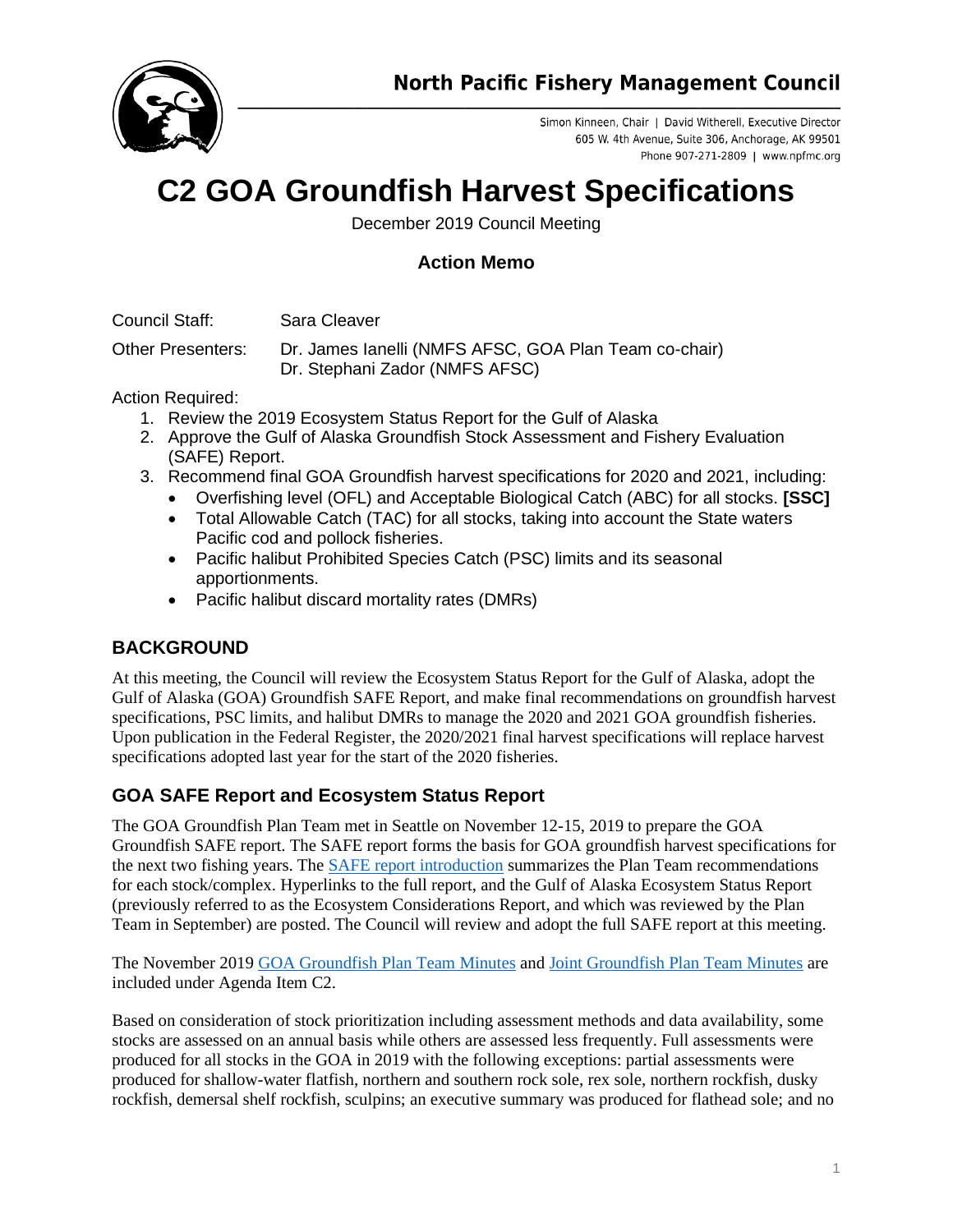assessment was produced for sharks or thornyhead rockfish. For these exceptions, specifications were rolled over from the previous assessment for that stock.

Sculpin have been reclassified (GOA Groundfish FMP Amendment 110, BSAI Amendment 121) in the FMP as an Ecosystem Component species. Amendment 110 prohibits directed fishing for squids and establishes a Maximum Retainable Amount (MRA) of 20% for sculpins for all basis species in both the GOA and BSAI, while maintaining recordkeeping and reporting requirements for squid. If Amendments 110/121 and their implementing regulations are approved by the Secretary of Commerce, Amendments 110/121 are anticipated to be effective in 2020. Until Amendments 110/121 are effective, NMFS will continue to publish OFLs, ABCs, and TACs for sculpins in the groundfish harvest specifications. After implementation, harvest specifications (OFL, ABC, and TAC) for sculpin are no longer necessary. The catch of sculpins will be reported on the NMFS weekly report for squid, forage fish and grenadiers.

## **OFLs, ABCs, TACs, and Apportionments**

The Plan Team's recommendations for final harvest specifications for 2020 and 2021 are in the SAFE report introduction and attached as [Table 1 GOA Plan Team Recommendations.](https://meetings.npfmc.org/CommentReview/DownloadFile?p=31346982-75a3-4dc9-9563-254a5f744cca.xlsx&fileName=C2%20Table%201%20GOA%20Plan%20Team%20Recommendations%20EXCEL.xlsx) In October 2010, the Council adopted proposed harvest specifications for OFL and ABC for 2020 and 2021 which were based on last year's stock assessments. In this 2019 SAFE report, the Plan Team has revised those projections due to the development of new models; collection of new catch, survey, age composition, or size composition data; or use of new methodology for recommending OFLs and ABCs. The SSC and AP recommendations will be provided to the Council during the meeting.

The sum of the Plan Team's recommended ABCs for 2020 and 2021 are compared to those for 2018 and 2019, below.

| 2018      | 2019        | 2020      | 2021      |
|-----------|-------------|-----------|-----------|
| 536,925 t | $509,507$ t | 463,466 t | 477.927 t |

The reductions are driven by decreases in the recommended pollock ABC (about 18%) and Pacific cod ABC (about 14%). The Plan Team has recommended maximum permissible ABCs for all stocks, except for pollock, sablefish, demersal shelf rockfish, and Pacific cod in 2020 and 2021. As illustrated in Figure 2 of the GOA SAFE introduction, other than Pacific cod, all stocks are above  $B_{MSV}$  or the  $B_{MSV}$  proxy (B35%). The total biomass estimate for GOA groundfish in 2020 (4,828,726 t) represents a 3.5% decline from 2019 (5,005,262 t).

## **TAC considerations for State waters fisheries**

#### State waters Pacific cod fishery

Established area apportionments for 2020 and 2021 adjust the amount of Pacific cod ABC available for the Federal TAC in each area; the adjustments are attached under the [GOA Groundfish Specs Tables](https://meetings.npfmc.org/CommentReview/DownloadFile?p=6ee56887-fc8b-4195-88b2-dd7659529520.pdf&fileName=C2%20GOA%20Groundfish%20Specs%20Tables.pdf) (Table 2).

#### State waters pollock fishery

The ABC available for area-specific Federal GOA pollock TACs is first reduced by 2.5% to provides for the Prince William Sound (PWS) State GHL. The ABC/TAC/GHL reflect this accommodation.

## **Prohibited Species Catch Limits**

In the GOA, PSC limits for halibut are specified annually by fishery, gear, and season. The 2020 and 2021 PSC limits are attached under the [GOA Groundfish Specs](https://meetings.npfmc.org/CommentReview/DownloadFile?p=6ee56887-fc8b-4195-88b2-dd7659529520.pdf&fileName=C2%20GOA%20Groundfish%20Specs%20Tables.pdf) Tables (Tables 14-16).